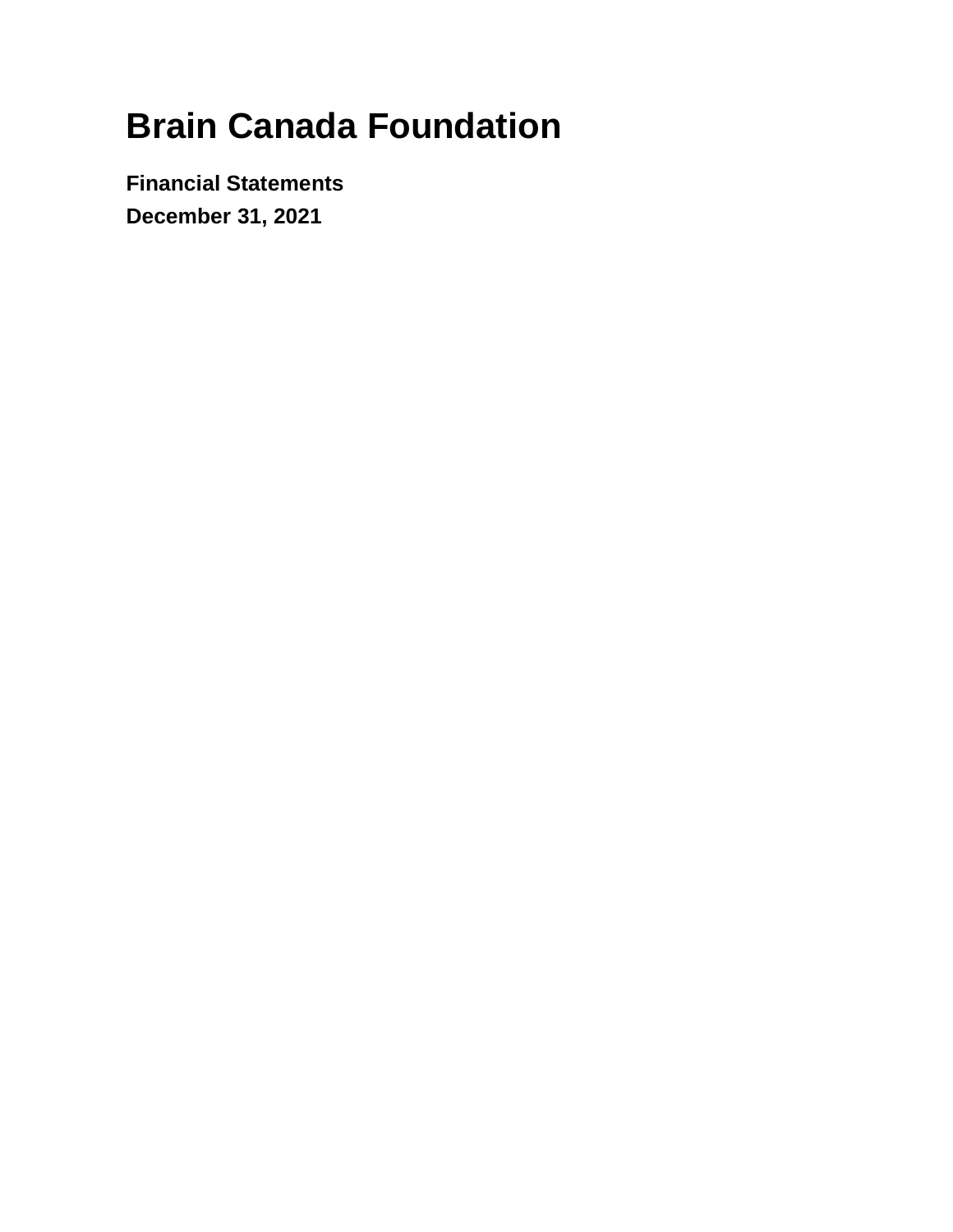### **Independent auditor's report**

To the Board of Directors of **Brain Canada Foundation**

#### **Opinion**

We have audited the financial statements of **Brain Canada Foundation** [the "Foundation"], which comprise the statement of financial position as at December 31, 2021 and the statement of operations, statement of changes in net assets and statement of cash flows for the year then ended, and notes to the financial statements, including a summary of significant accounting policies.

In our opinion, the accompanying financial statements present fairly, in all material respects, the financial position of the Foundation as at December 31, 2021 and its results of operations and its cash flows for the year then ended in accordance with Canadian accounting standards for not-for-profit organizations.

#### **Basis for opinion**

We conducted our audit in accordance with Canadian generally accepted auditing standards. Our responsibilities under those standards are further described in the *Auditor's responsibilities for the audit of the financial statements* section of our report. We are independent of the Foundation in accordance with the ethical requirements that are relevant to our audit of the financial statements in Canada, and we have fulfilled our other ethical responsibilities in accordance with these requirements. We believe that the audit evidence we have obtained is sufficient and appropriate to provide a basis for our opinion.

#### **Responsibilities of management and those charged with governance for the financial statements**

Management is responsible for the preparation and fair presentation of the financial statements in accordance with Canadian accounting standards for not-for-profit organizations, and for such internal control as management determines is necessary to enable the preparation of financial statements that are free from material misstatement, whether due to fraud or error.

In preparing the financial statements, management is responsible for assessing the Foundation's ability to continue as a going concern, disclosing, as applicable, matters related to going concern and using the going concern basis of accounting unless management either intends to liquidate the Foundation or to cease operations, or has no realistic alternative but to do so.

Those charged with governance are responsible for overseeing the Foundation's financial reporting process.

#### **Auditor's responsibility for the audit of the financial statements**

Our objectives are to obtain reasonable assurance about whether the financial statements as a whole are free from material misstatement, whether due to fraud or error, and to issue an auditor's report that includes our opinion. Reasonable assurance is a high level of assurance, but is not a guarantee that an audit conducted in accordance with Canadian generally accepted auditing standards will always detect a material misstatement when it exists. Misstatements can arise from fraud or error and are considered material if, individually or in the aggregate, they could reasonably be expected to influence the economic decisions of users taken on the basis of these financial statements.

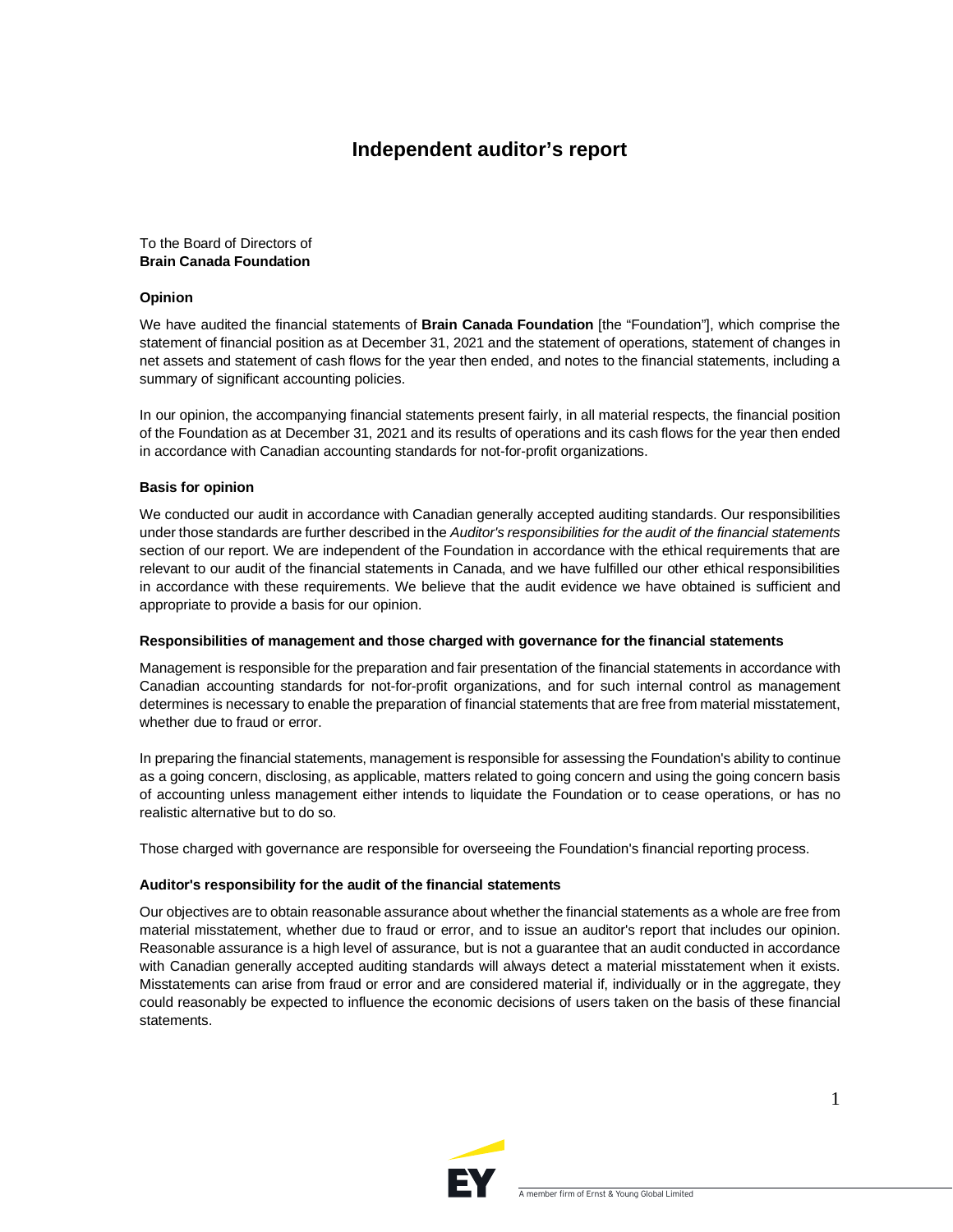As part of an audit in accordance with Canadian generally accepted auditing standards, we exercise professional judgement and maintain professional skepticism throughout the audit. We also:

 $-2-$ 

- Identify and assess the risks of material misstatement of the financial statements, whether due to fraud or error, design and perform audit procedures responsive to those risks, and obtain audit evidence that is sufficient and appropriate to provide a basis for our opinion. The risk of not detecting a material misstatement resulting from fraud is higher than for one resulting from error, as fraud may involve collusion, forgery, intentional omissions, misrepresentations, or the override of internal control.
- Obtain an understanding of internal control relevant to the audit in order to design audit procedures that are appropriate in the circumstances, but not for the purpose of expressing an opinion on the effectiveness of the Foundation's internal control.
- Evaluate the appropriateness of accounting policies used and the reasonableness of accounting estimates and related disclosures made by management.
- Conclude on the appropriateness of management's use of the going concern basis of accounting and, based on the audit evidence obtained, whether a material uncertainty exists related to events or conditions that may cast significant doubt on the Foundation's ability to continue as a going concern. If we conclude that a material uncertainty exists, we are required to draw attention in our auditor's report to the related disclosures in the financial statements or, if such disclosures are inadequate, to modify our opinion. Our conclusions are based on the audit evidence obtained up to the date of our auditor's report. However, future events or conditions may cause the Foundation to cease to continue as a going concern.
- Evaluate the overall presentation, structure and content of the financial statements, including the disclosures and whether the financial statements represent the underlying transactions and events in a manner that achieves fair presentation.

We communicate with those charged with governance regarding, among other matters, the planned scope and timing of the audit and significant audit findings, including any significant deficiencies in internal control that we identify during our audit.

Ernet + Young LLP

Montreal, Canada April 19, 2022

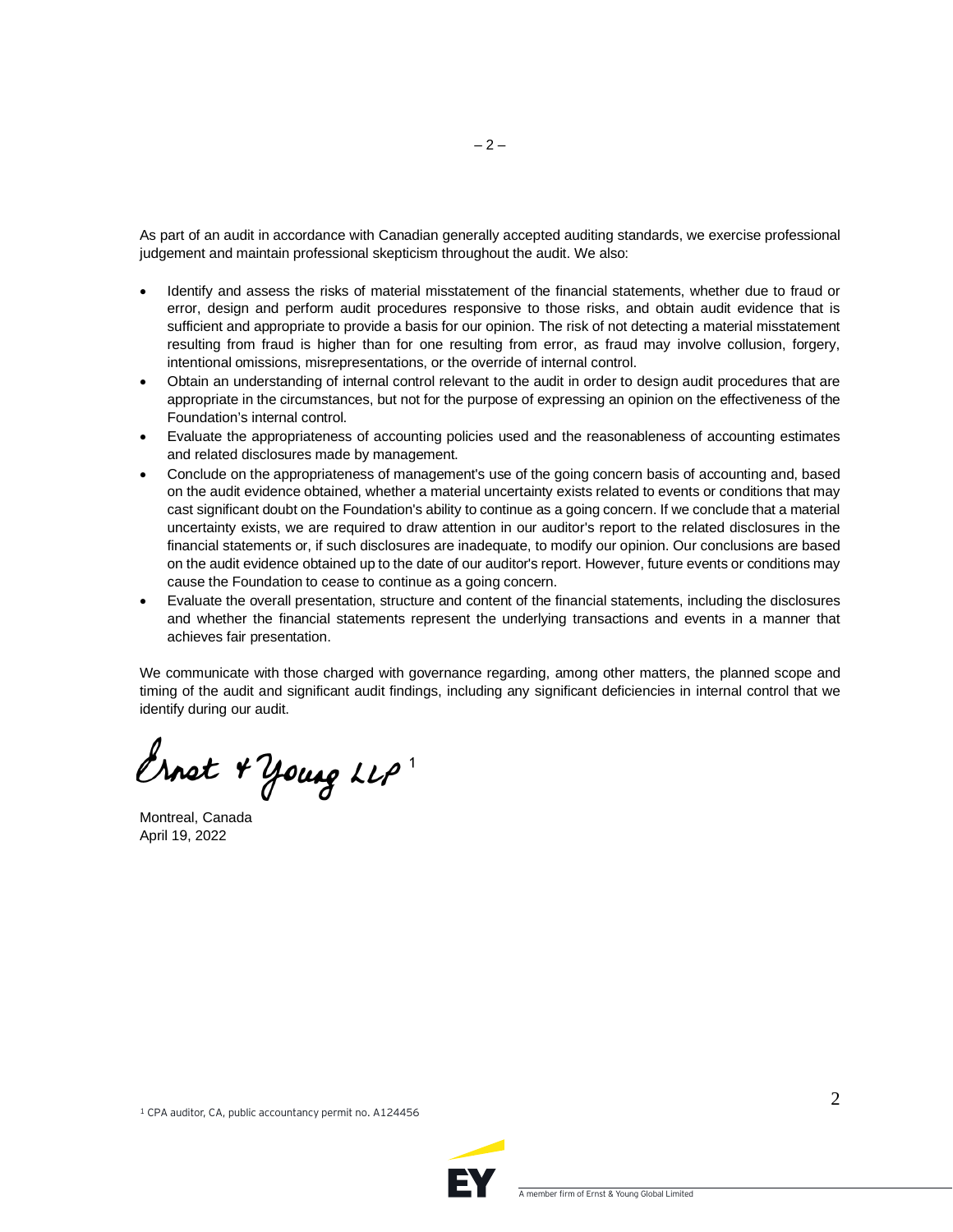# **STATEMENT OF FINANCIAL POSITION**

## **AS AT DECEMBER 31, 2021**

|                                                     | 2021<br>\$ | 2020<br>\$ |
|-----------------------------------------------------|------------|------------|
| <b>Assets</b>                                       |            |            |
| <b>Current</b>                                      |            |            |
| Cash and cash equivalents                           | 8,010,971  | 5,554,149  |
| Short-term investments (note 4)                     | 2,600,000  | 3,455,000  |
| Accrued interest receivable                         | 2,369      | 15,089     |
| Other receivables (note 8)                          | 70,238     | 226,563    |
| Grants and awards reimbursement receivable          |            | 1,875      |
| Prepaids and deposits                               | 70,155     | 48,278     |
|                                                     | 10,753,733 | 9,300,954  |
| Tangible capital assets (note 5)                    | 105,928    | 104,052    |
|                                                     | 10,859,661 | 9,405,006  |
| <b>Liabilities and net assets</b><br><b>Current</b> |            |            |
| Accounts payable and accrued liabilities (note 6)   | 299,153    | 49,905     |
| Salaries and benefits payable (note 6)              | 403,309    | 561,296    |
| Current portion of deferred contributions (note 7)  | 5,957,165  | 4,899,332  |
|                                                     | 6,659,627  | 5,510,533  |
| Deferred contributions (note 7)                     | 1,758,896  | 974,412    |
|                                                     |            |            |
|                                                     | 8,418,523  | 6,484,945  |
| Net assets:                                         |            |            |
| Unrestricted net assets                             | 2,335,210  | 2,816,009  |
| Invested in capital assets                          | 105,928    | 104,052    |
|                                                     | 2,441,138  | 2,920,061  |
|                                                     | 10,859,661 | 9,405,006  |

Commitments (note 9) Subsequent event (note 12)

The accompanying notes are an integral part of these financial statements

Approved on behalf of the Board: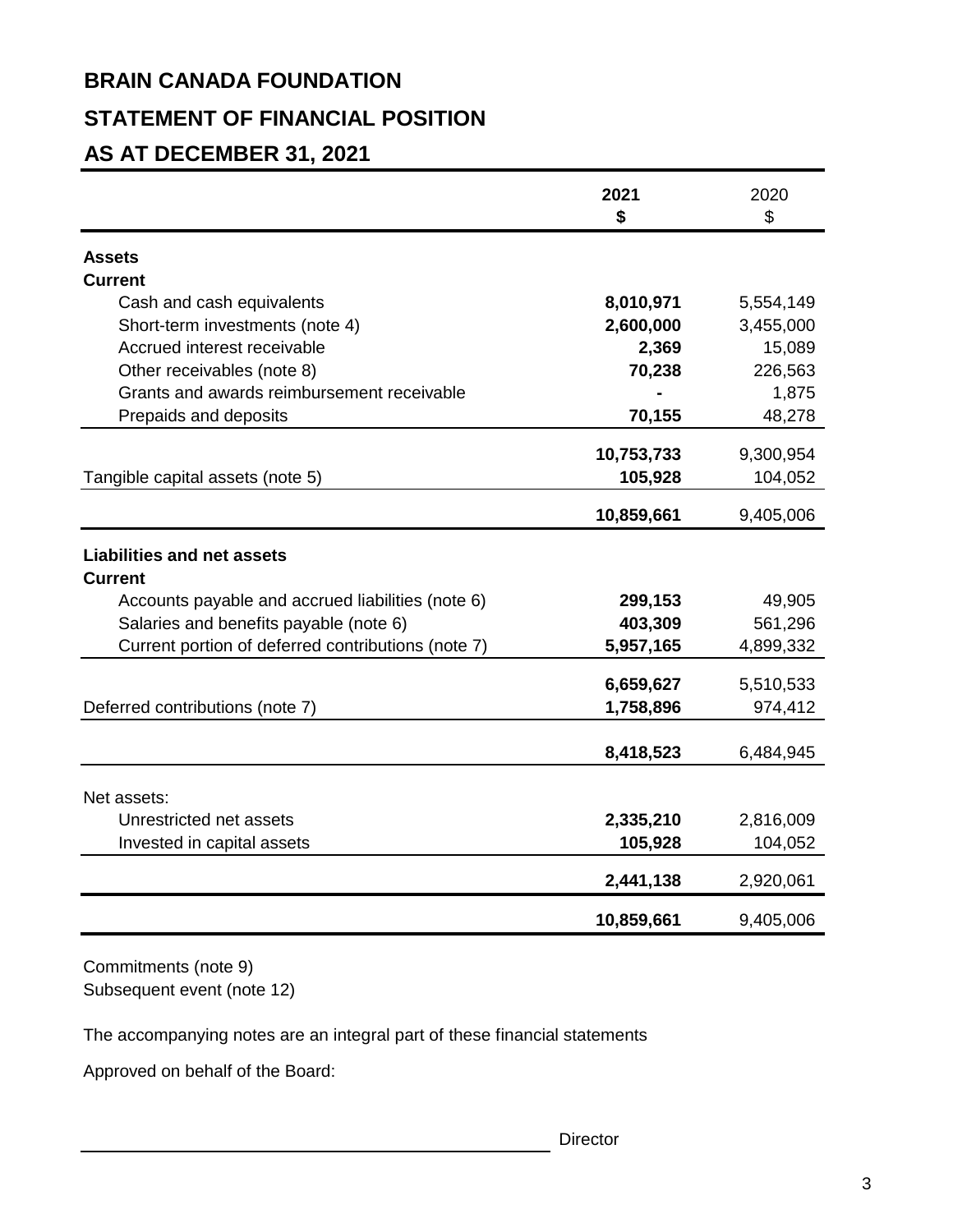# **BRAIN CANADA FOUNDATION STATEMENT OF CHANGES IN NET ASSETS YEAR ENDED DECEMBER 31, 2021**

|                                                      | <b>Unrestricted</b><br>\$ | Invested in<br>capital assets<br>\$ | <b>Total</b><br>2021<br>\$ | Total<br>2020<br>\$ |
|------------------------------------------------------|---------------------------|-------------------------------------|----------------------------|---------------------|
| Balance, beginning of year                           | 2,816,009                 | 104,052                             | 2,920,061                  | 2,405,102           |
| Excess (deficiency) of revenues over<br>expenditures | (461, 328)                | (17, 595)                           | (478, 923)                 | 514,959             |
| Write-off of tangible capital assets                 | 2,549                     | (2, 549)                            | ٠                          |                     |
| Acquisition of tangible capital assets               | (22, 020)                 | 22,020                              |                            |                     |
| Balance, end of year                                 | 2,335,210                 | 105,928                             | 2,441,138                  | 2,920,061           |

The accompanying notes are an integral part of these financial statements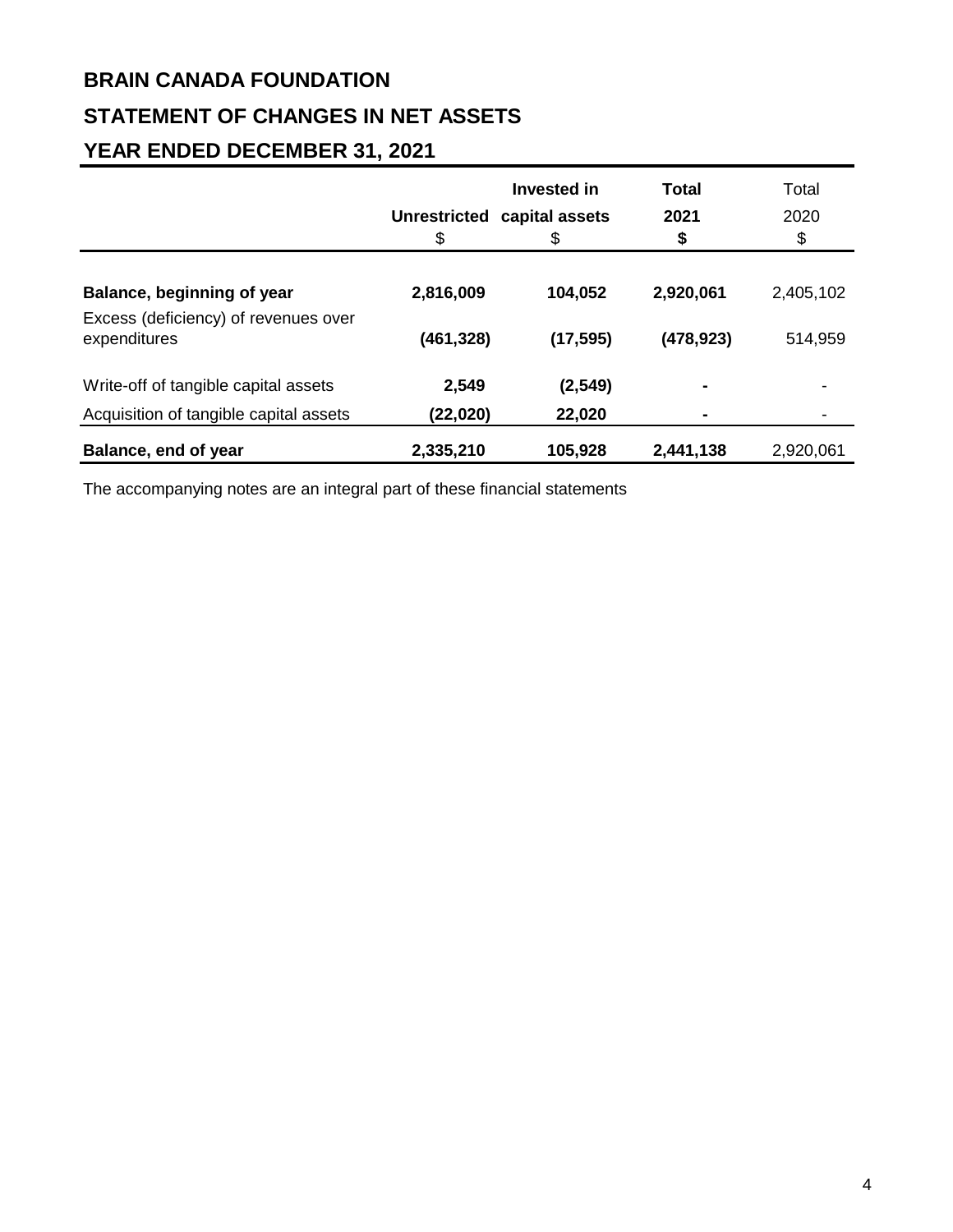# **STATEMENT OF OPERATIONS**

# **YEAR ENDED DECEMBER 31, 2021**

|                                                          | 2021         | 2020       |
|----------------------------------------------------------|--------------|------------|
|                                                          | \$           | \$         |
| <b>Revenues:</b>                                         |              |            |
|                                                          |              |            |
| Restricted contributions (schedule 1)                    | 23,634,829   | 13,510,723 |
| Unrestricted contributions from donors                   | 315,899      | 690,528    |
| Government wage subsidy (note 8)                         | 112,047      | 257,746    |
| Interest Income                                          | 33,920       | 67,492     |
|                                                          | 24,096,695   | 14,526,489 |
|                                                          |              |            |
| <b>Fundraising events:</b>                               |              |            |
| Revenues                                                 |              | 35,634     |
| Direct costs                                             |              | 13,710     |
|                                                          |              |            |
|                                                          |              | 21,924     |
|                                                          | 24,096,695   | 14,548,413 |
| <b>Expenditures:</b>                                     |              |            |
| Grants and awards (schedule 2)                           | 21, 167, 198 | 10,496,563 |
| Operating expenses (schedule 2)                          | 3,390,825    | 3,519,297  |
| Amortization of tangible capital assets                  | 17,595       | 17,594     |
|                                                          | 24,575,618   | 14,033,454 |
|                                                          |              |            |
| <b>Excess (deficiency) of revenues over expenditures</b> | (478, 923)   | 514,959    |

The accompanying notes are an integral part of these financial statements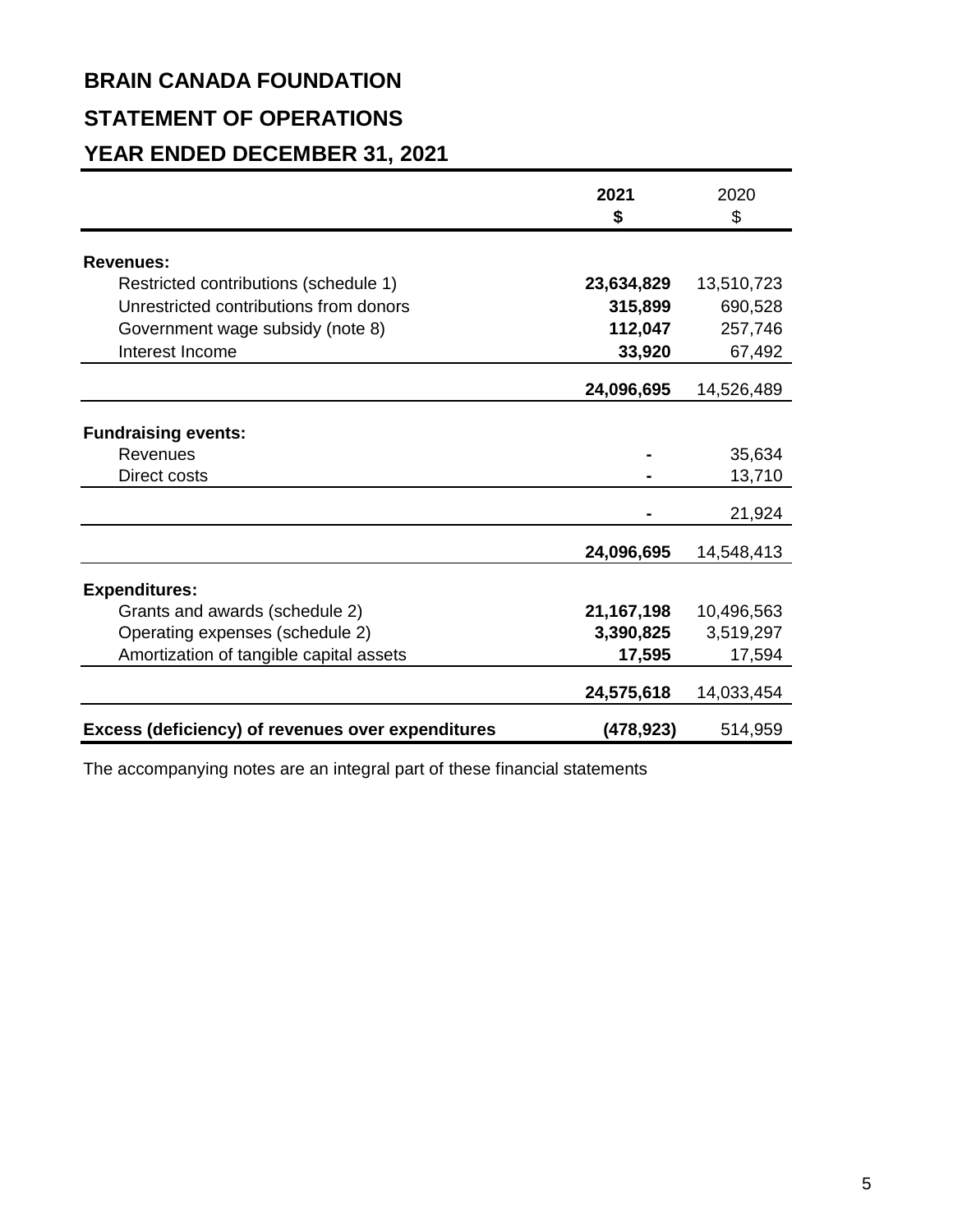# **STATEMENT OF CASH FLOWS**

# **YEAR ENDED DECEMBER 31, 2021**

|                                                                                                    | 2021<br>\$             | 2020<br>\$             |
|----------------------------------------------------------------------------------------------------|------------------------|------------------------|
|                                                                                                    |                        |                        |
| <b>Operating activities</b><br>Excess (deficiency) of revenues over expenditures                   | (478, 923)             | 514,959                |
| Items not involving cash:                                                                          |                        |                        |
| Amortization of tangible capital assets                                                            | 17,595                 | 17,594                 |
| Write-off of tangible capital assets                                                               | 2,549                  |                        |
| Changes in non-cash components of operating working capital:<br>Accrued interest receivable        |                        |                        |
| Other receivables                                                                                  | 12,720<br>156,325      | (5, 441)<br>(146, 863) |
| Grants and awards reimbursement receivable                                                         | 1,875                  | 45,484                 |
| Prepaids and deposits                                                                              | (21, 877)              | 392                    |
| Accounts payable and accrued liabilities                                                           | 249,248                | (1,031)                |
| Salaries and benefits payable                                                                      | (157, 987)             | 218,976                |
| Cash provided (used in) operating activities                                                       | (218, 475)             | 644,070                |
|                                                                                                    |                        |                        |
| <b>Financing activities</b>                                                                        |                        |                        |
| <b>Contributions received</b>                                                                      | 25,390,432             | 14,144,120             |
| Contributions recognized into revenues, before reversal                                            |                        |                        |
| related to grants and awards reimbursements<br>Refund of research funds from research institutions | (23, 634, 829)         |                        |
| Reimbursments of research funds to donors and partners                                             | 221,975<br>(135, 261)  | (13,523,097)           |
|                                                                                                    |                        |                        |
| <b>Cash provided by financing activities</b>                                                       | 1,842,317              | 621,023                |
| <b>Investing activities</b>                                                                        |                        |                        |
| Net (increase) decrease in investments                                                             | 855,000                | (2,630,000)            |
| Acquisition of tangible capital assets                                                             | (22, 020)              | (21, 247)              |
|                                                                                                    |                        |                        |
| Cash provided by (used in) investing activities                                                    | 832,980                | (2,651,247)            |
| Net increase (decrease) in cash and cash equivalents                                               | 2,456,822              | (1,386,154)            |
| Cash and cash equivalents, beginning of year                                                       | 5,554,149              | 6,940,303              |
| Cash and cash equivalents, end of year                                                             | 8,010,971              | 5,554,149              |
|                                                                                                    |                        |                        |
| Cash and cash equivalents consist of:<br><b>Bank balances</b>                                      |                        |                        |
| Guaranteed investments certificates                                                                | 2,510,971<br>5,500,000 | 5,554,149              |
|                                                                                                    |                        |                        |
|                                                                                                    | 8,010,971              | 5,554,149              |
| Supplemental non-cash information:                                                                 |                        |                        |
| Reversal of revenues related to grant and awards                                                   |                        |                        |
| reimbursement included in deterred contributions                                                   |                        | 1,875                  |

The accompanying notes are an integral part of these financial statements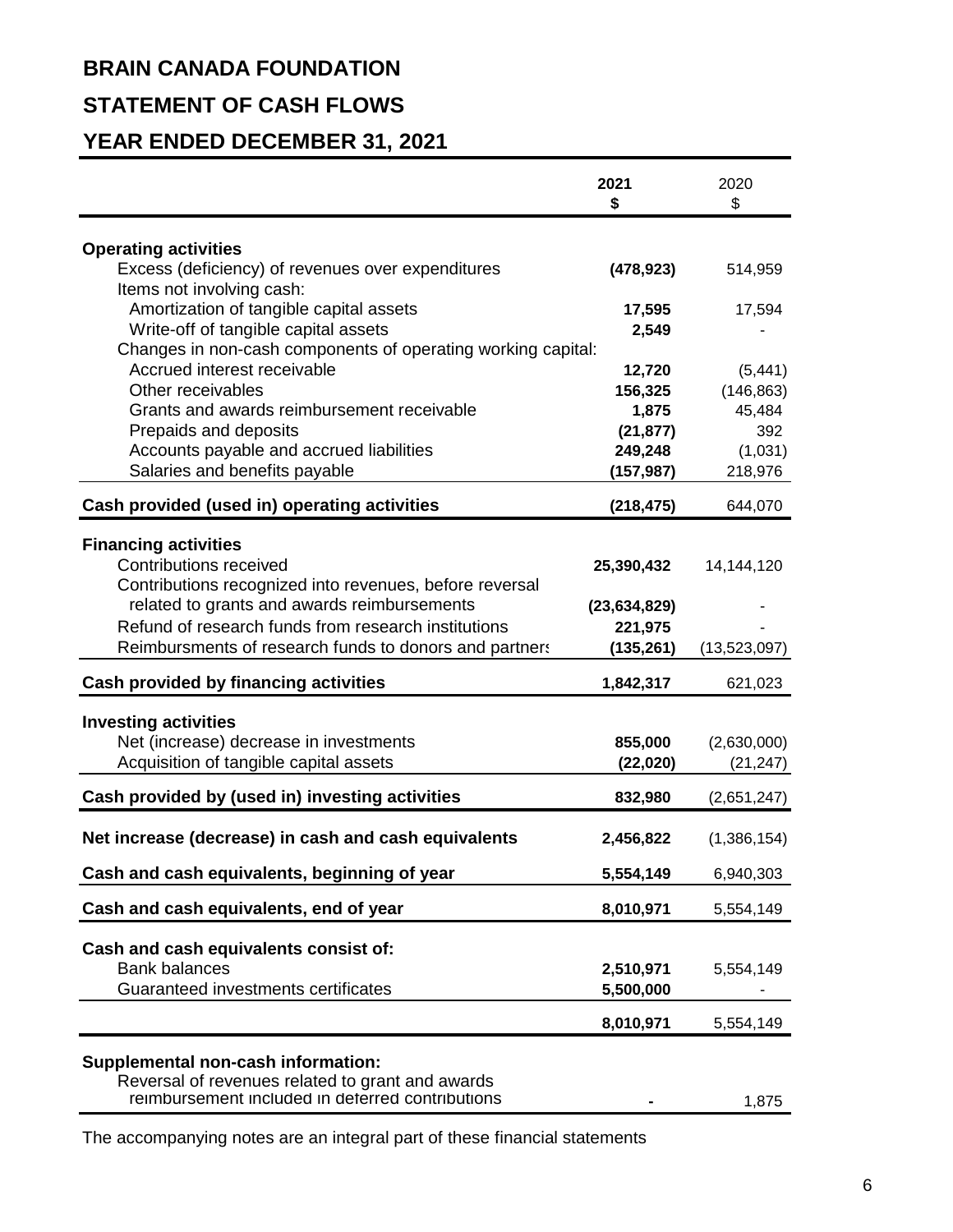# **NOTES TO FINANCIAL STATEMENTS**

### **DECEMBER 31, 2021**

### **1. Incorporation and purpose of the Foundation**

Brain Canada Foundation (the "Foundation") is a registered charity incorporated on August 30, 1997 under Part II of the *Canada Corporations Act.* It is a public foundation for tax purposes and is not subject to income taxes. On October 7, 2014, the Foundation obtained its articles of continuance under section 211 of the *Canada Not-for-Profit Corporations Act*.

The purpose and goals of the Foundation are to raise funds to foster advances in neuroscience discovery research to open the way to better health care for those affected by neurological injury and disease. The objective of the Foundation is to use the funds raised to fund scientists affiliated with Canadian universities, hospitals or other academic institutions involved in research and development programs in world competitive neuroscience of nationwide scope.

#### **2. Significant accounting policies**

These financial statements were prepared in accordance with Part III of the *Chartered Professional Accountants of Canada Handbook – Accounting*, "Accounting Standards for Not-for-Profit Organizations", which sets out generally accepted accounting principles for not-for-profit organizations, hereafter referred to "ASNFPO", and include the following significant policies:

#### **Revenue recognition**

The Foundation follows the deferral method of accounting for contributions. Externally restricted contributions relating to future period expenses are recognized as revenue in the year in which the related expenses are incurred. All contributions are recognized as revenue when received or receivable if the amount to be received can be reasonably estimated and collection is reasonably assured.

The Foundation may allocate, based on contribution agreements, with donors, partners and the Government of Canada up to 10% of contributions received during the year to fund operating expenses.

Revenue from fundraising events are recognized when the event takes place.

Restricted investment income is recognized as restricted revenue in the year in which the related expenses are recognized. Unrestricted investment income is recognized as unrestricted revenue when earned.

#### **Cash and cash equivalents**

Cash and cash equivalents include cash in bank and highly liquid investments with an original maturity of three months or less at the date of acquisition.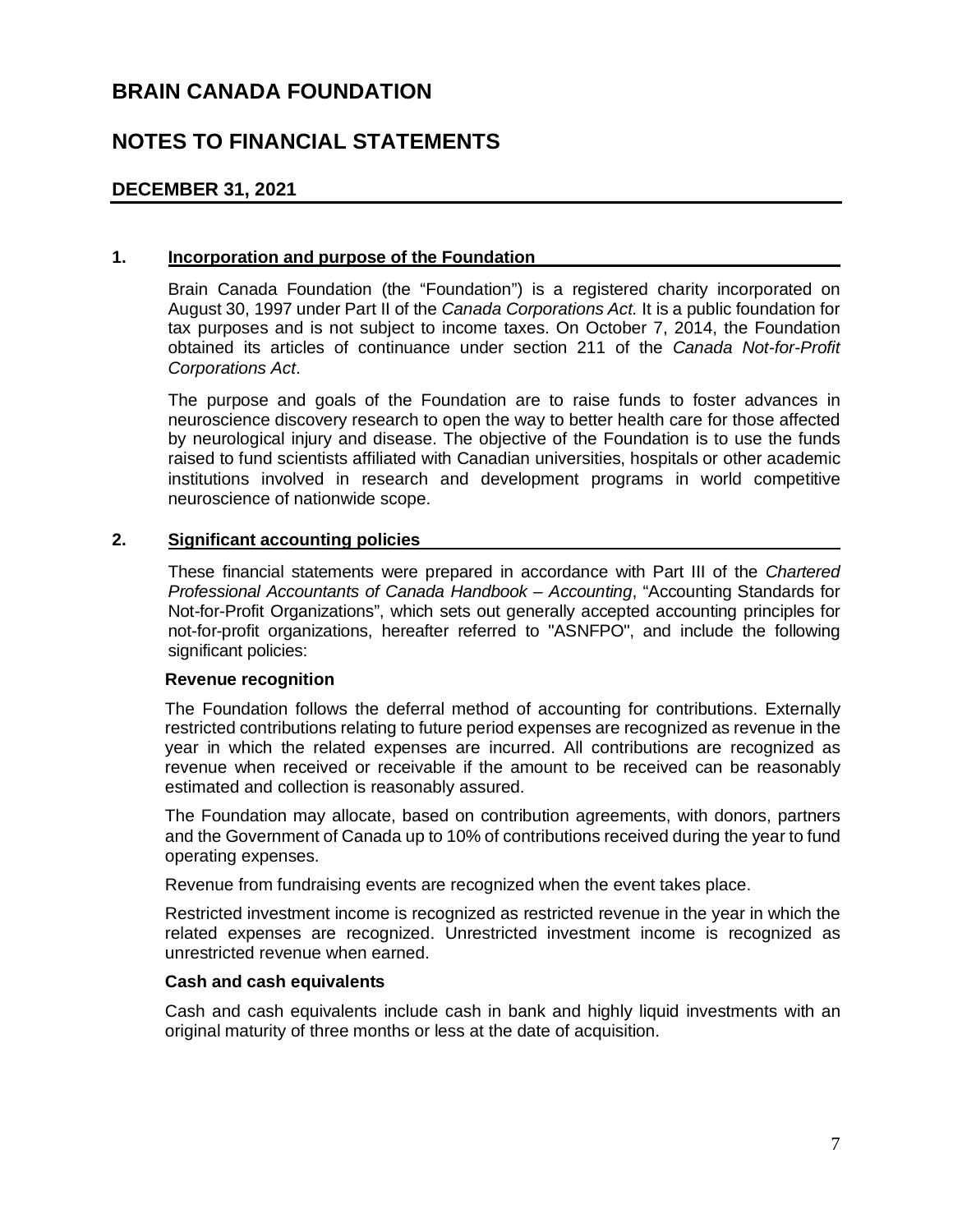# **NOTES TO FINANCIAL STATEMENTS**

### **DECEMBER 31, 2021**

### **2. Significant accounting policies (continued)**

#### **Investments**

Investments consist of guaranteed investment certificates. According to the multi-year contribution agreement with the Minister of Health, the Foundation can only invest any excess cash from the Government of Canada in interest-bearing certificates of deposit or Treasury bills issued by the government.

#### **Tangible capital assets**

Tangible capital assets are recorded at cost less accumulated amortization. Amortization is calculated on their respective estimated useful life using the following methods, rates and periods:

| Computers               | Declining balance | 30% |
|-------------------------|-------------------|-----|
| Furniture and equipment | Declining balance | 30% |

Artwork consists of paintings and are not amortized due to their nature and virtually unlimited life.

#### **Impairment of long-lived assets**

Long-lived assets, which comprise tangible capital assets, are reviewed for impairment when certain events or changes in circumstances indicate that the carrying amount of an asset may not be recoverable. An impairment is recognized when the carrying amount of an asset to be held and used exceeds the undiscounted future net cash flows expected from its use and disposal. If there is an impairment, the impairment loss is measured as the amount by which the carrying amount of the asset exceeds its fair value, calculated using discounted cash flows when quoted market prices are not available. Any impairment results in a writedown of the asset and a charge to excess (deficiency) of revenues over expenditures during the period. An impairment loss is not reversed if the fair value of the related asset subsequently increases.

#### **Contributed goods and services**

The Foundation benefits from services from volunteers as well as services, materials and other goods provided without monetary compensation. Because of the difficulty in determining their fair value, contributed services, materials and other goods are only reflected in the financial statements when the fair value is readily available and can be determined, and the goods or services would have otherwise been purchased.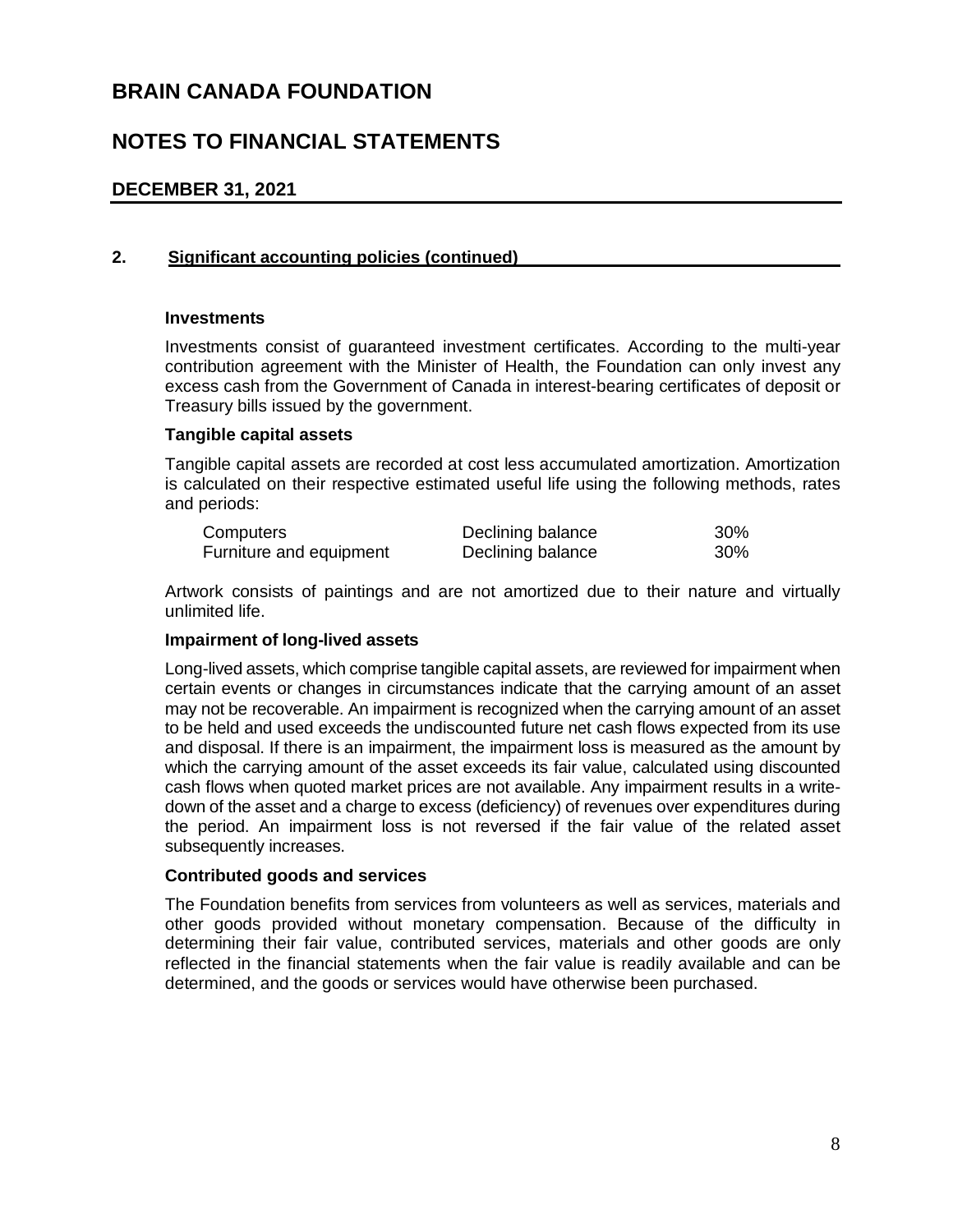# **NOTES TO FINANCIAL STATEMENTS**

### **DECEMBER 31, 2021**

### **2. Significant accounting policies (continued)**

### **Financial instruments**

#### *Measurement of financial instruments*

The Foundation initially measures its financial assets and financial liabilities at fair value.

The Foundation subsequently measures all of its financial assets and financial liabilities at amortized cost.

Financial assets measured at amortized cost include cash and cash equivalents, shortterm investments, accrued interest receivable, other receivables (excluding sales taxes receivable), and grants and awards reimbursement receivable.

Financial liabilities measured at amortized cost include accounts payable and accrued liabilities and salaries and benefits payable (excluding government remittances payable).

#### *Impairment*

Financial assets measured at amortized costs are tested for impairment when there are indicators of impairment. The amount of the write-down is recognized in the excess (deficiency) of revenues over expenditures for the year. The previously recognized impairment loss may be reversed to the extent of the improvement, directly or by adjusting the allowance account, provided it is not greater than the amount that would have been reported at the date of the reversal had the impairment not been recognized previously. The amount of the reversal is recognized in the excess (deficiency) of revenues over expenditures for the year.

#### **3. Contribution agreement and pledges**

On March 12, 2020, the Foundation signed a two-year contribution agreement replacing the multi-year contribution agreement and amendments previously signed with the Minister of Health effective March 17, 2017. The purpose of the new agreement is to continue supporting the Canada Brain Research Fund, which will fund the very best Canadian neuroscience researchers, in order to improve the health and quality of life of Canadians who suffer from brain disorders. The Minister of Health has agreed to match, dollar for dollar, the funding received from non-governmental sources for research up to a maximum of \$44,676,683. Any funding that the Foundation fails to match, as defined in the agreement, shall be repayable to the Minister of Health. In addition, the Minister of Health acknowledges and agrees that up to 10% of the funding for each year without matching may be used by the Foundation for operating expenses and for the design of the research program, as defined in the agreement.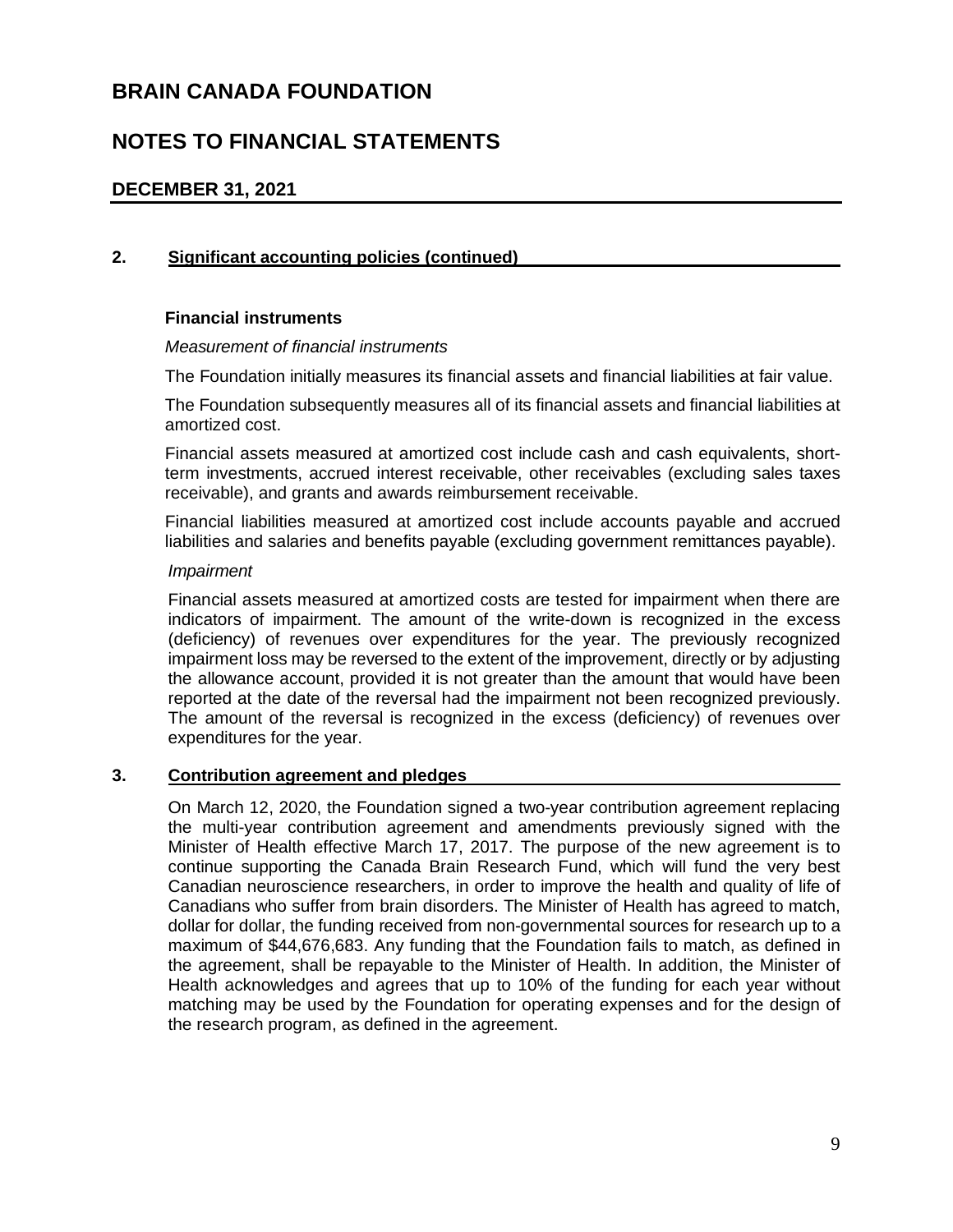# **NOTES TO FINANCIAL STATEMENTS**

### **DECEMBER 31, 2021**

### **3. Contribution agreement and pledges (continued)**

As at December 31, 2021, the Foundation received an amount totalling \$137,791,263 (2020 - \$123,347,720) from the Minister of Health of which \$127,347,161 (2020 - \$115,043,364) that matches, dollar for dollar, the funding received from non-governmental sources since the beginning of the agreement in April 2011. As at December 31, 2021, an unmatched amount totalling \$1,441,811 (2020 - \$1,301,786) and has been included in the deferred contribution balance at year-end.

In addition to the amounts received from the Minister of Health, the Foundation also received contributions from non-governmental sources. Since the beginning of the agreement of April 1, 2011, a total of \$114,246,073 (2020 - \$103,299,359) has been collected, of which \$10,946,714 was collected during 2021 (2020 - \$6,105,776).

In 2021, \$6,426,690 (\$3,083,537 in 2020) of donors and partners funds were sent directly to the host institutions instead of being forwarded to Brain Canada. These funds are an integral part of agreements signed with donors and partners to support research. Note 9 to the financial statements details the amount paid in 2021.

### **4. Short-term and long-term investments**

Short-term investments consist of a guaranteed investment certificate which bears interest at a rate ranging from 0.41% to 0.86% (2020 - 0.55% to 1.60%) with a maturity date ranging from March 14, 2021 to December 16, 2022 (2020 - January 20, 2021).

### **5. Tangible capital assets**

|                         | Cost<br>\$ | <b>Accumulated</b><br>amortization | 2021<br>Net book<br>value<br>S | 2020<br>Net book<br>value |
|-------------------------|------------|------------------------------------|--------------------------------|---------------------------|
| Computers               | 88,790     | 76,005                             | 12,785                         | 30,598                    |
| Furniture and equipment | 67,821     | 29,868                             | 37,953                         | 18,264                    |
| Artwork                 | 55,190     |                                    | 55,190                         | 55,190                    |
|                         | 211,801    | 105,873                            | 105,928                        | 104,052                   |

#### **6. Accounts payable and salaries and benefits payable**

Included in accounts payable and salaries and benefits are government remittance payable of \$7,759 (2020 - \$17,112), which include amounts payable for GST and payrollrelated taxes.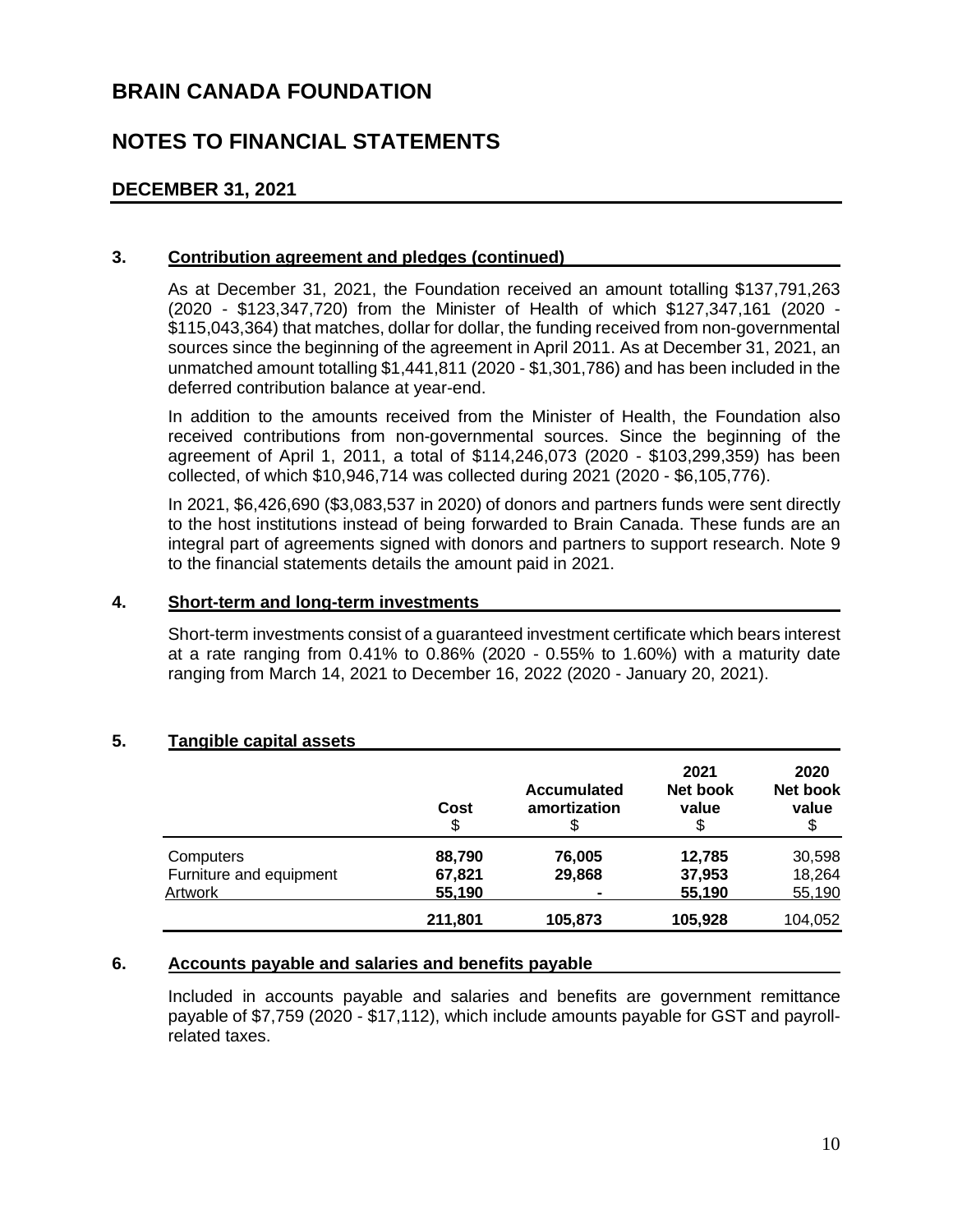# **NOTES TO FINANCIAL STATEMENTS**

### **DECEMBER 31, 2021**

### **7. Deferred contributions**

Deferred contributions represent unspent externally restricted grants and donations for specific programs, which relate to future years. The details are as follows:

|                                                           | 2021          | 2020              |
|-----------------------------------------------------------|---------------|-------------------|
|                                                           | \$            | \$                |
| Balance, beginning of year                                | 5,873,744     | 5,263,787         |
| Contributions received from Minister of Health            | 14,443,543    | 8,025,403         |
| Contributions received from non-governmental sources      | 10,946,714    | 6,105,776         |
| Refund of research funds from institutions                | 221,975       |                   |
| Investment income on contributions                        | 175           |                   |
|                                                           | 25,612,407    | <u>14,131,179</u> |
| Less amount recognized as revenues:                       |               |                   |
| <b>Contributions from Federal Government</b>              | (12,607,826)  | (8, 281, 769)     |
| Contributions from partners                               | (8, 582, 365) | (3,222,412)       |
| Contributions from donors                                 | (2,444,638)   | (2,006,542)       |
| Less reversal of deferred interest income                 |               | (12, 374)         |
| Less refund of research funds to non-governmental sources | (135, 261)    |                   |
| Less reversal of revenues related to grants and           |               |                   |
| awards reimbursement                                      |               | 1,875             |
| Less current portion of deferred contributions            | (5,957,165)   | (4,899,332)       |
| Balance, end of year                                      | 1,758,896     | 974,412           |

### **8. Government Assistance**

During the year, the Foundation received or accrued a net amount of \$112,047 related to the Canada Emergency Wage Subsidy program. There is an amount of \$257,746 recorded in the December 31, 2020 financial statements.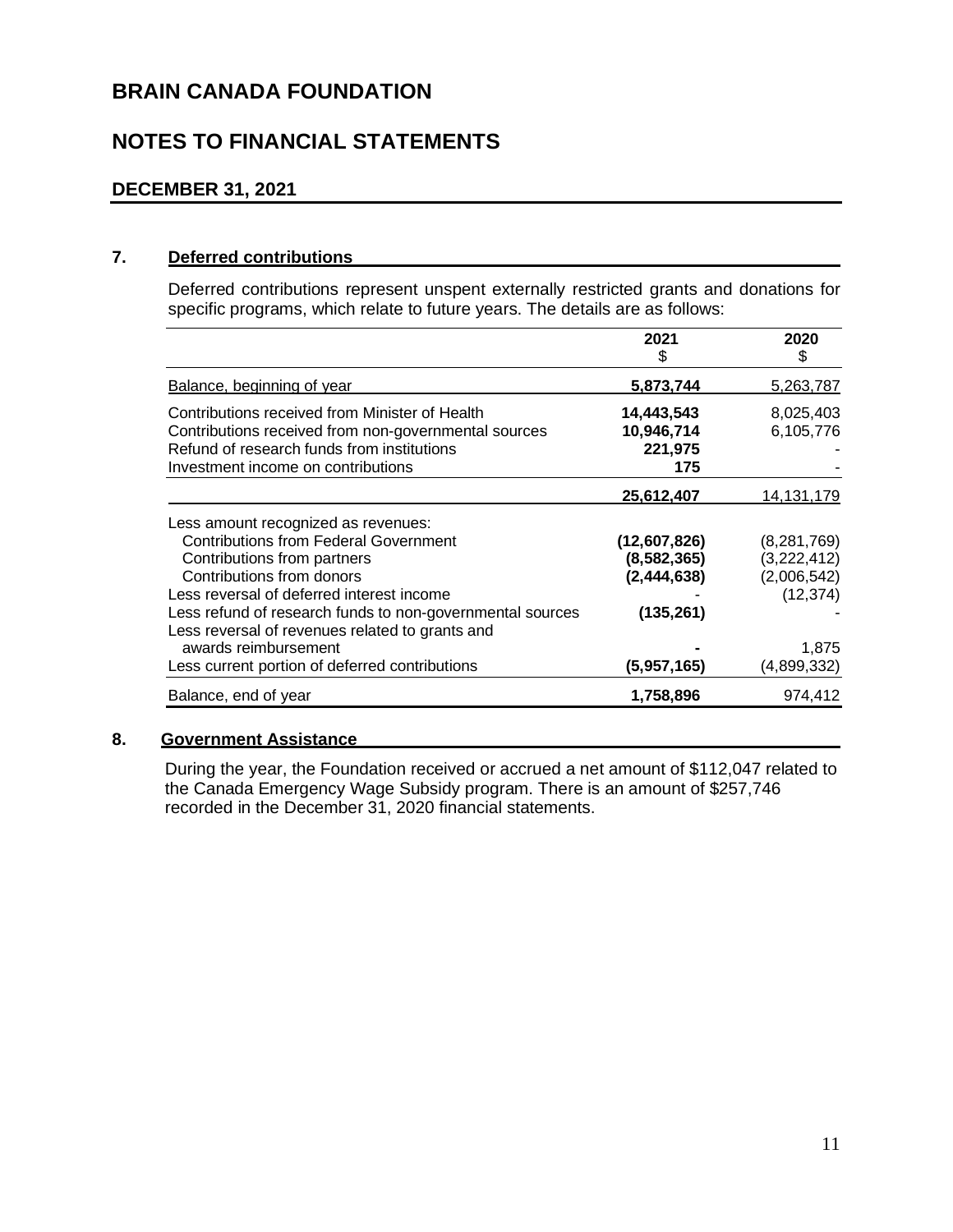#### **BRAIN CANADA FOUNDATION NOTES TO FINANCIAL STATEMENTS YEAR ENDED DECEMBER 31, 2021**

#### **9. Programs and commitments**

(a) Programs

The Canada Brain Research Fund was developed with the purpose of supporting excellent Canadian neuroscience researchers based at universities, hospitals and institutes across the country.

|                                                                  |                         | <b>Research Funding</b> |                        |                          |                          |                                         |                      |                                 |                          |                          |            |                                 |               |
|------------------------------------------------------------------|-------------------------|-------------------------|------------------------|--------------------------|--------------------------|-----------------------------------------|----------------------|---------------------------------|--------------------------|--------------------------|------------|---------------------------------|---------------|
|                                                                  | <b>Research Funding</b> | committed by            |                        |                          | <b>Partners funds</b>    |                                         |                      |                                 |                          |                          |            |                                 |               |
|                                                                  | committed by the        | <b>Brain Canada</b>     | <b>Funds disbursed</b> | <b>Funds disbursed</b>   |                          | sent directly to the Funds re-allocated | <b>Balance to be</b> |                                 |                          |                          |            |                                 |               |
|                                                                  | Partner                 | Foundation              | in prior vears         | in 2021                  |                          | Host Institution to another project     | disbursed            | 2022                            | 2023                     | 2024                     | 2025       | 2026                            | <b>TOTAL</b>  |
| Multi-Investigator Research Initiative ("MIRI")                  | 3,429,508 \$            | 3,287,215 \$            | 3,218,121 \$           | 2,176,273 \$             | 999,916 \$               | $-$ \$                                  | 322,412 \$           | 322,412 \$                      | $-5$                     |                          |            |                                 | 322,412 \$    |
| Consortium québécois sur la découverte du médicament (CQDM)-     |                         |                         |                        |                          |                          |                                         |                      |                                 |                          |                          |            |                                 |               |
| Focus on Brain                                                   | 3,256,504 \$            | 2,096,629 \$            | 4,171,928 \$           | 135,390 \$               | 346,075 \$               | $-$ \$                                  | 699.740 \$           | 699.740 \$                      |                          |                          |            | $\overline{\phantom{a}}$        | 699.740 \$    |
| <b>Platform Support Grants</b>                                   | 12,641,656 \$           | 12.641.656 \$           | $\sim$                 | 8,238,970 \$             | $\sim$                   | $\sim$                                  | 17.044.341 \$        | 8.941.447 \$                    | 8,102,894 \$             |                          |            | $\overline{\phantom{a}}$        | 17,044,341 \$ |
| Canadian Open Neuroscience Platform                              | 5,261,275 \$            | 4.946.802 \$            | 9,727,999 \$           | 259,321 \$               | $\sim$                   |                                         | 220.757 \$           | 220.757 \$                      |                          | $\overline{\phantom{a}}$ |            |                                 | 220.757 \$    |
| Chagnon Family and Centre for Addiction Mental Health (CAMH)     | 5,598,044 \$            | 5,598,044 \$            | 9,604,239 \$           | 991,848 \$               | $\sim$                   | $\sim$                                  | 600,000 \$           | 600,000 \$                      | $\sim$                   | $\overline{\phantom{a}}$ | $\sim$     | $\overline{\phantom{a}}$        | 600,000 \$    |
| Azrieli Foundation-Brain Canada Early-Career Capacity Building   | 750,000 \$              | 250,000 \$              | 905.450 \$             | 94.550 \$                | $\sim$                   | $\sim$                                  |                      | $\overline{\phantom{a}}$        |                          | $\overline{\phantom{a}}$ |            | $\overline{\phantom{a}}$        | $\sim$        |
| Future Leaders in Canadian Brain Research Program                | 1,814,885 \$            | 2.184.859 \$            | 965,060 \$             | 1,419,880 \$             |                          |                                         | 1.614.804 \$         | 1.465.233 \$                    | 144.421 \$               | 5.150 \$                 |            | $\overline{\phantom{a}}$        | 1.614.804 \$  |
| ALS Society of Canada Research Programs                          | 9,393,230 \$            | 9,213,547 \$            | 13,481,193 \$          | 3,310,722 \$             | $\overline{\phantom{a}}$ | 55.163 \$                               | 1,870,026 \$         | 1.335.943 \$                    | 464.213 \$               | 69,870 \$                |            | $\overline{\phantom{a}}$        | 1.870.026 \$  |
| Canadian Cancer Society-Impact Grants                            | 4.271.636 \$            | 4.271.636 \$            | 6.928.857 \$           | 672.716 \$               | 449.819 \$               | $\sim$                                  | 491.880 \$           | 491.880 \$                      | $\sim$                   |                          |            | $\sim$                          | 491.880 \$    |
| Alzheimer's Association Research Programs                        | 1,235,191 \$            | 1.107.780 \$            | 496.113 \$             | 45,762 \$                | 75,747 \$                | 13,000 \$                               | 1.712.349 \$         | 712,349 \$                      | 500,000 \$               | 500,000 \$               |            |                                 | 1,712,349 \$  |
| Kids Brain Health Network                                        | 656,736 \$              | 656,736 \$              | 1.283.918 \$           | 12.333 \$                | $\sim$                   | 17.221 \$                               |                      | $\overline{\phantom{a}}$        | $\sim$                   |                          | $\sim$     | $\overline{\phantom{a}}$        | ۰.            |
| National Institutes of Health-BRAIN Initiative                   | 799,761 \$              | 655,668 \$              | 887,402 \$             | 189,096 \$               | 225,216 \$               | -8                                      | 153.715 \$           | 153.715 \$                      |                          |                          |            |                                 | 153.715 \$    |
| Canadian Parkinson Network and Registry                          | 1,000,000 \$            | 1,000,000 \$            | 1,502,000 \$           | $\sim$                   | 332,000 \$               |                                         | 166,000 \$           | 166,000 \$                      | $\overline{\phantom{a}}$ | $\overline{\phantom{a}}$ |            | - 9<br>$\overline{\phantom{a}}$ | 166,000 \$    |
| Women's Brain Health Initiative                                  | 895,099 \$              | 895,099 \$              |                        | 818,500 \$               |                          | - \$                                    | 971.698 \$           | 459,878 \$                      | 376,475 \$               | 135,345 \$               |            | $\overline{\phantom{a}}$        | 971.698 \$    |
| Multiple Sclerosis Progression Cohort                            | 6,130,000 \$            | 2,500,000 \$            | 2,569,551 \$           | 382,008 \$               | 1,477,918 \$             | - \$<br>$\sim$                          | 4,200,524 \$         | 886,574 \$                      | 293,500 \$               | 1,315,250 \$             | 705,200 \$ | $\overline{\phantom{a}}$        | 4,200,524 \$  |
| MFI - Early Years Intervention on a First Nations Reserve        | 1,730,550 \$            | 1.730.550 \$            | 2,482,100 \$           | 804,000 \$               |                          |                                         | 175,000 \$           | 175,000 \$                      | $\sim$                   | $\overline{\phantom{a}}$ |            | $\sim$                          | 175,000 \$    |
| Canadian Consortium on Neurodegeneration in Aging (CCNA) - Phase | 4,200,000 \$            | 2,500,000 \$            | $\sim$                 | 1,530,766 \$             | 2.520.000 \$             | - S<br>$\sim$                           | 2,649,234 \$         | 1,809,234 \$                    | 840,000 \$               |                          |            |                                 | 2,649,234 \$  |
| <b>Turnbull-Tator Awards</b>                                     | 75,000 \$               | 75,000 \$               | 50,000 \$              | 45,000 \$                |                          | $\sim$                                  | 55,000 \$            | 50,000 \$                       | 5,000 \$                 | $\overline{\phantom{a}}$ |            | $\overline{\phantom{a}}$        | 55,000 \$     |
| The Henry and Berenice Kaufmann Foundation                       | 25,000 \$               | 25,000 \$               | 25,000 \$              | 23,750 \$                |                          | $\sim$                                  | $1.250$ \$           | $1.250$ \$                      | $\sim$                   |                          |            |                                 | $1.250$ \$    |
| Bell Let's Talk-Brain Canada Mental Health Research Program      | 2,095,000 \$            | 2.095.000 \$            | $\sim$                 |                          |                          | $\sim$                                  | 4,190,000 \$         | 1,335,608 \$                    | 1.601.121 \$             | 1,110,387 \$             | 142.884 \$ | $\overline{\phantom{a}}$        | 4,190,000 \$  |
| Juvenile Diabetes Research Foundation Canada                     | 375,000 \$              | 375,000 \$              |                        | $\overline{\phantom{a}}$ | $\overline{\phantom{a}}$ | $\overline{\phantom{a}}$                | 750,000 \$           | 375,000 \$                      | 375,000 \$               |                          |            |                                 | 750,000 \$    |
| The Growling Beaver Brevet                                       | 386.907 \$              | $\sim$                  | 10,500 \$              | $\overline{\phantom{a}}$ |                          | $\sim$                                  | 376,407 \$           | 250,000 \$                      | 126,407 \$               |                          |            |                                 | 376,407 \$    |
| Shireen and Edna Marcus Excellence Award                         | 13,500 \$               |                         |                        | 13,500 \$                |                          | $\overline{\phantom{a}}$                |                      | - 3<br>$\overline{\phantom{a}}$ | $\sim$                   | $\overline{\phantom{a}}$ | $\sim$     | - \$<br>$\sim$                  |               |
| Dr. Hubert van Tol Travel Fellowship                             | 38,023 \$               |                         |                        | $2.815$ \$               | $\sim$                   | $\sim$                                  | 35,208 \$            | 10,000 \$                       | 10,000 :                 | 10,000 \$                | 5.208 \$   |                                 | 35,208 \$     |
|                                                                  | 66,072,504 \$           | 58,106,219 \$           | 58,309,431 \$          | 21,167,198 \$            | 6,426,690 \$             | 85,384 \$                               | 38,300,347 \$        | 20,462,021 \$                   | 13,839,032 \$            | 3,146,002 \$             | 853,292 \$ |                                 | 38,300,347 \$ |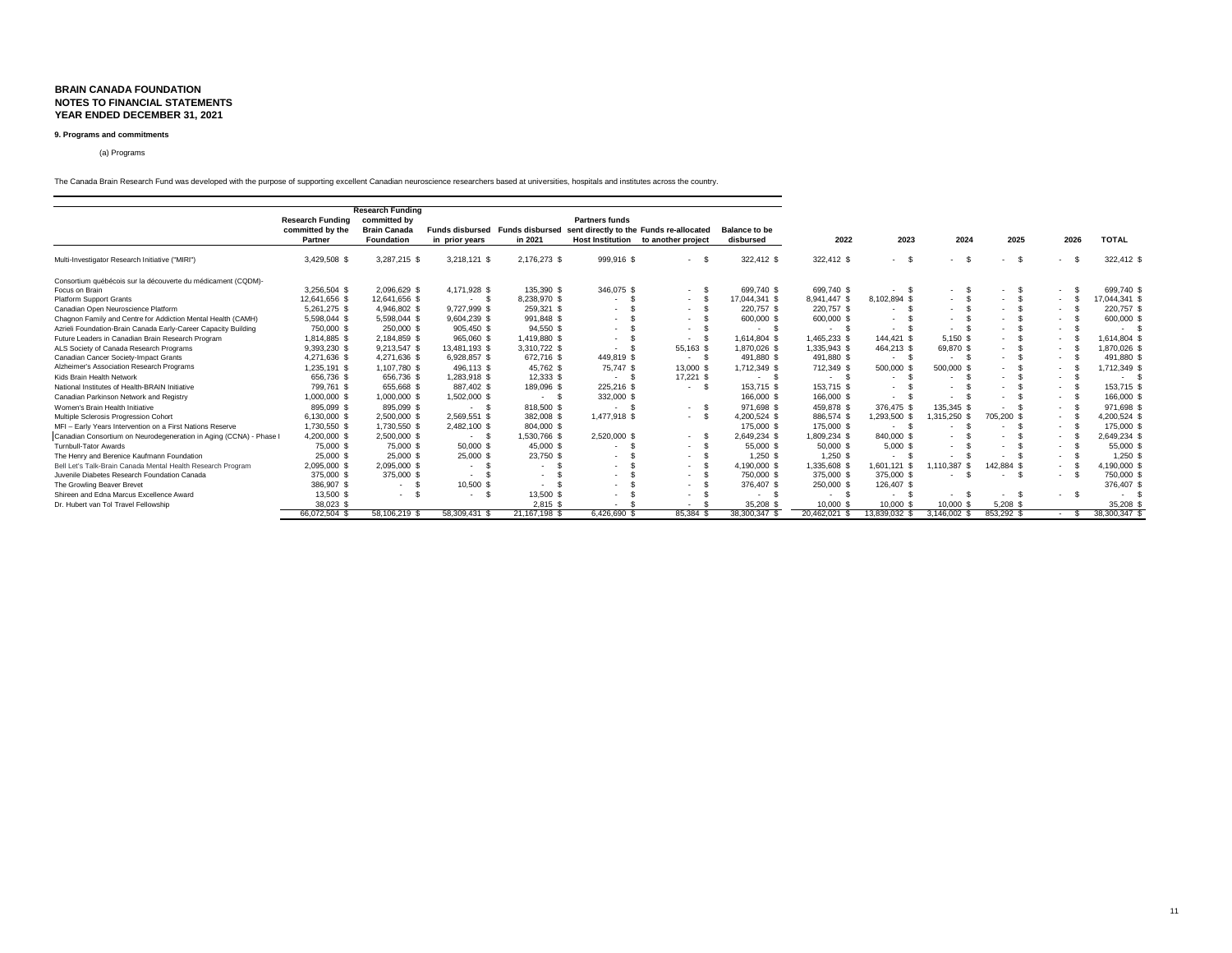# **NOTES TO FINANCIAL STATEMENTS**

### **DECEMBER 31, 2021**

### **9. Programs and commitments**

Commitments:

The Foundation is committed under an operating lease for the rental of its business premises and business equipment. The minimum payments required over the five years and thereafter and in total are as follows:

|            | J         |
|------------|-----------|
| 2022       | 183,437   |
| 2023       | 196,904   |
| 2024       | 202,434   |
| 2025       | 206,423   |
| 2026       | 210,139   |
| Thereafter | 17,537    |
|            | 1,016,874 |

#### **10. Financial instruments**

#### **Financial risks**

The Foundation is exposed to various financial risks through transactions in financial instruments. The following provides information in assessing the extent of the Foundation's exposure to these risks.

#### **Interest rate risk**

Interest rate risk is the risk that the fair value of future cash flows of a financial instrument will fluctuate because of changes in market interest rates. The Foundation is exposed to interest rate risk on its fixed-interest rate investments because the fair value will fluctuate due to changes in market interest rates. However, this risk is considered low by the fact that the short-term investments mature in the short term.

#### **Liquidity risk**

Liquidity risk is the risk that the Foundation will encounter difficulty in meeting obligations associated with financial liabilities. The Foundation is exposed to this risk mainly in respect of its accounts payable and accrued liabilities and salaries and wages payable. The Foundation manages its liquidity risk by monitoring its operating requirements. The Foundation prepares budget and cash forecasts to ensure it has sufficient funds to fulfill its obligations. As at December 31, 2021, the Foundation has met its objective of having sufficient liquidity to meet its current obligations.

#### **11. Comparative information**

Certain comparative information has been reclassified to conform with the current year's presentation.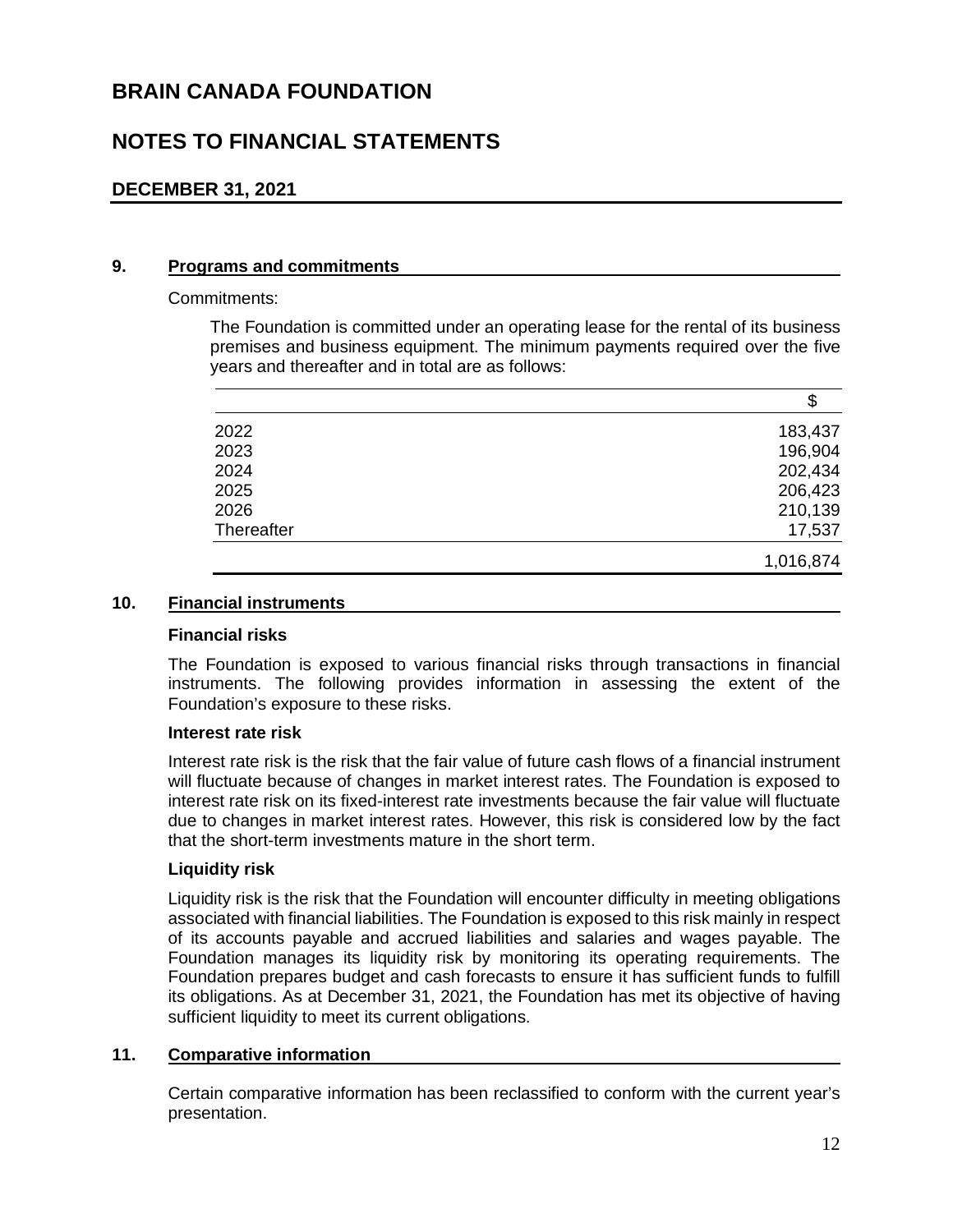# **NOTES TO FINANCIAL STATEMENTS**

### **DECEMBER 31, 2021**

### **12. Subsequent event**

On March 28, 2022, the Foundation signed an amended agreement to the March 12, 2020, Contribution Agreement with the Minister of Health for an additional \$40 million to support brain research through the Canadian Brain Research Fund. The funds will be disbursed over four years, starting April 1, 2022, and are required to be matched by funds raised from non-federal governmental sources.